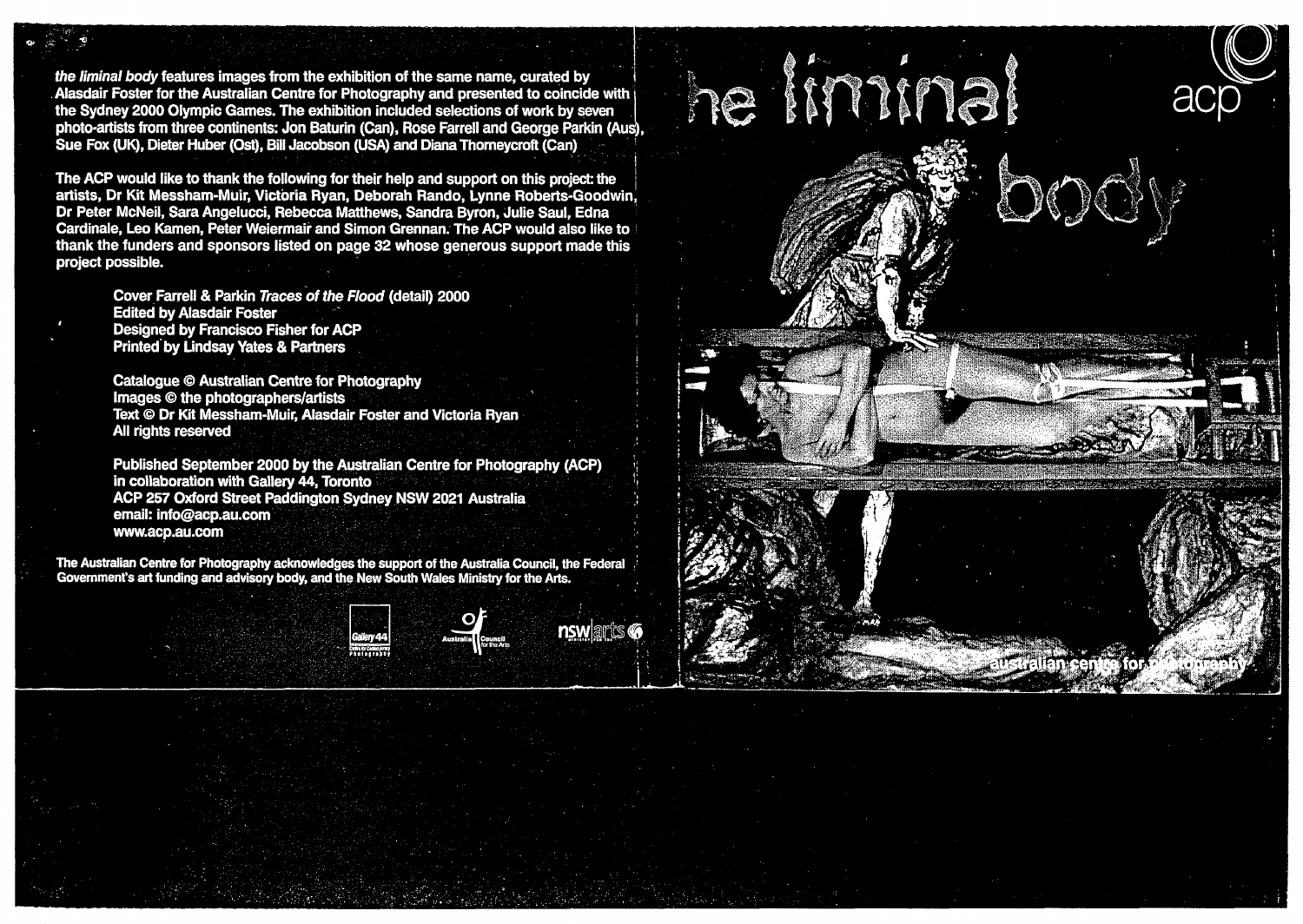

No Gold for Gargantua Kit Messham-Muir

**Vanity Mirrors Alasdair Foster** 

The Art of Living Well: A Hypochondriac's Guide Victoria Ryan 21

the liminal book!

biographical notes

funders and sponsers

27

3

11

32

australian centre for photography with Gallery 44 Toronto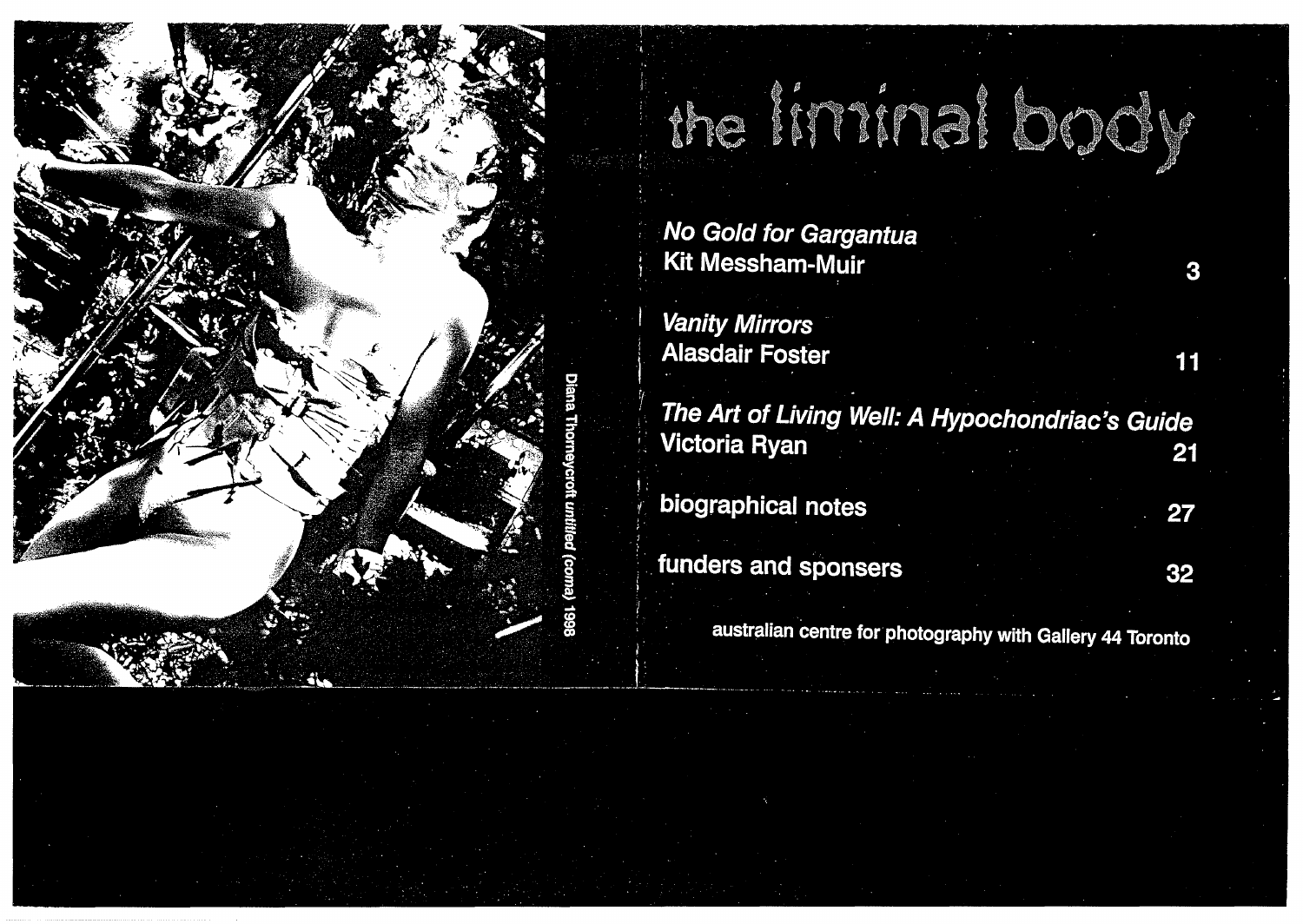

## NO GOLD FOR GARGANTUA

The kick, when it came, was like a bird slipping a cat. Michael Klim had led lan Thorpe out and paced him up the third of their four laps, stroke for stroke, each staring into the other's face as they turn to breathe.

Leading up to the 2000 Olympic Games, The Sydney Morning Herald has shifted its hyperbole into overdrive. The Herald is the flagship publication of Fairfax, a major Olympic Partner. Consequently, its usually sober front page has become peppered with celebratory stories that have escaped the Sport section. This quote, from a front-page story by Malcolm Knox, is typical of the media's homogeneous quasi-propagandist enthusiasm for the Games. This enthusiasm is particularly hyped with the men's swimming events. Not only do these events tap into a main artery of a popular conception of Australia's 'national psyche', as a salt-encrusted and bronzed people, but they provide the media with an opportunity to exploit the cultural capital of images of athletic male bodies stripped to their Speedos Images of swimmers like Michael Klim and lan Thorpe reify the masculine ideal of the Apollonian body, which derives from Western culture's classical Greek foundations. It is a contained and homogeneous body, figured in terms of its utmost capacity for action and competition, "as a war body".<sup>2</sup> Our present Olympic culture inherits a refined and intensified version of this ideal, and not-so-distantly resonating through the Master Race idealism of the mid-twentieth century.

However, contemporary notions of 'the human body' – as a culturally transcendent ahistorical truth – are actually particular to certain moments in the history of certain cultures. The reinstating of the classical body ideal and the subsequent return of the Olympic Games in its modern form correlates with the rise of rationalism and the culture of the Enlightenment. The modern version of this classical ideal begins to emerge with the Cartesian notion of the self as a 'single agency', singular, embodied and closed, and the later Kantian idea of 'transcendental unity'. However, it is a notion of the body which was absent from European culture for almost two and a half millennia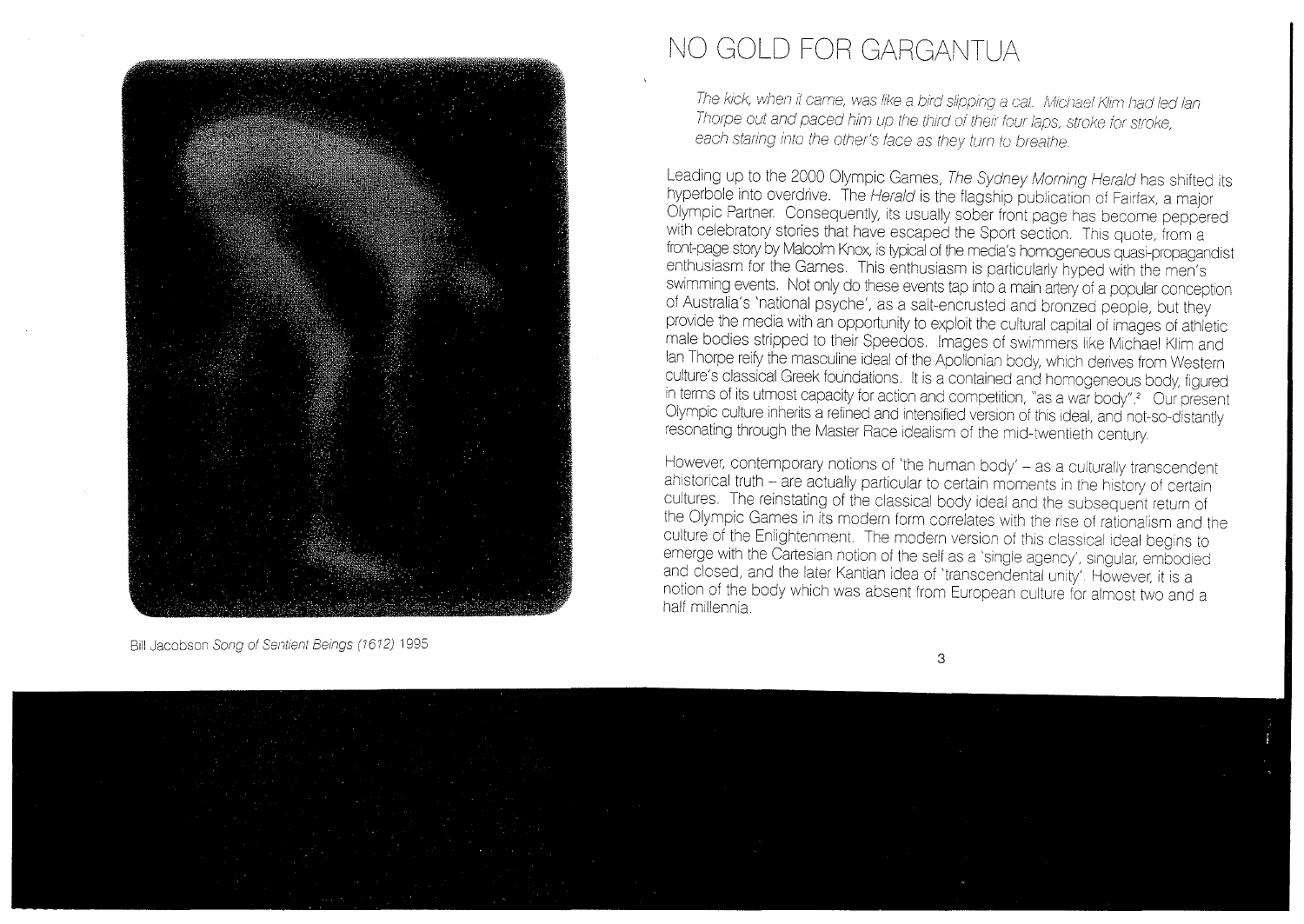A century before Descartes, Francois Rabelais' novel, Gargantua and Pantagruel, records a very different conception of bodies which dominated French folk culture in the medieval age. Rabelais' work is abundant with images of bodies from which appendages protrude and 'abjeC( materials flow For example, Rabelais' protagonist, Gargantua, is a giant born through his mother's left ear and inclined to piss on friends in greeting.' They are not classical bodies- clearly defined, completed and finished - but bodies understood as indistinct and indeterminate or, according to Mikhail Bakhtin, "in the act of becoming". Bakhtin calls this understanding of the body 'the grotesque body'. As Bakhtin argues, it "is not the body and its physiology in the modern sense of these words". Bodies are not understood as hard material truth, but rather they are regarded in their contingent local social relations. In this sense, grotesque bodies had no ideal form, no single unifying archetypal template. In this way, it is an understanding which is incongruous with the idealism manifested in the Olympic Games

## Eventually, as Bakhtin notes;

The greater role of rationalism, particularly in the age of the Enlightenment, combined with the Christian notion of the individual, played an instrumental role in the demise of the self of the grotesque booy.

With the Enlightenment, Western culture saw the re-emergence of a kind of singularising Platonic universalism as the new official culture, founded in rationalism and classicism:

In the new official culture there prevails a tendency toward the stability and completion of being, toward one single meaning.

Thus a "'universally historic form' was created and was expressed in Descartes' rationalist philosophy and in the aesthetics of classicism". These new prevailing notions of the body were presented as 'eternal truths' by the new ruling class.

Our contemporary notions of 'the body' and the Apollonian 1deal, which is the leitmotif of the Olympic Games, are exactly such 'eternal truths'. Particularly in the ideological climate of 'Sydney- The Olympic City', images of bodies which do not comply with the classical idea, which are grotesque or abject, whose boundaries are indistinct or



Farrell & Parkin Traces of the Flood 2000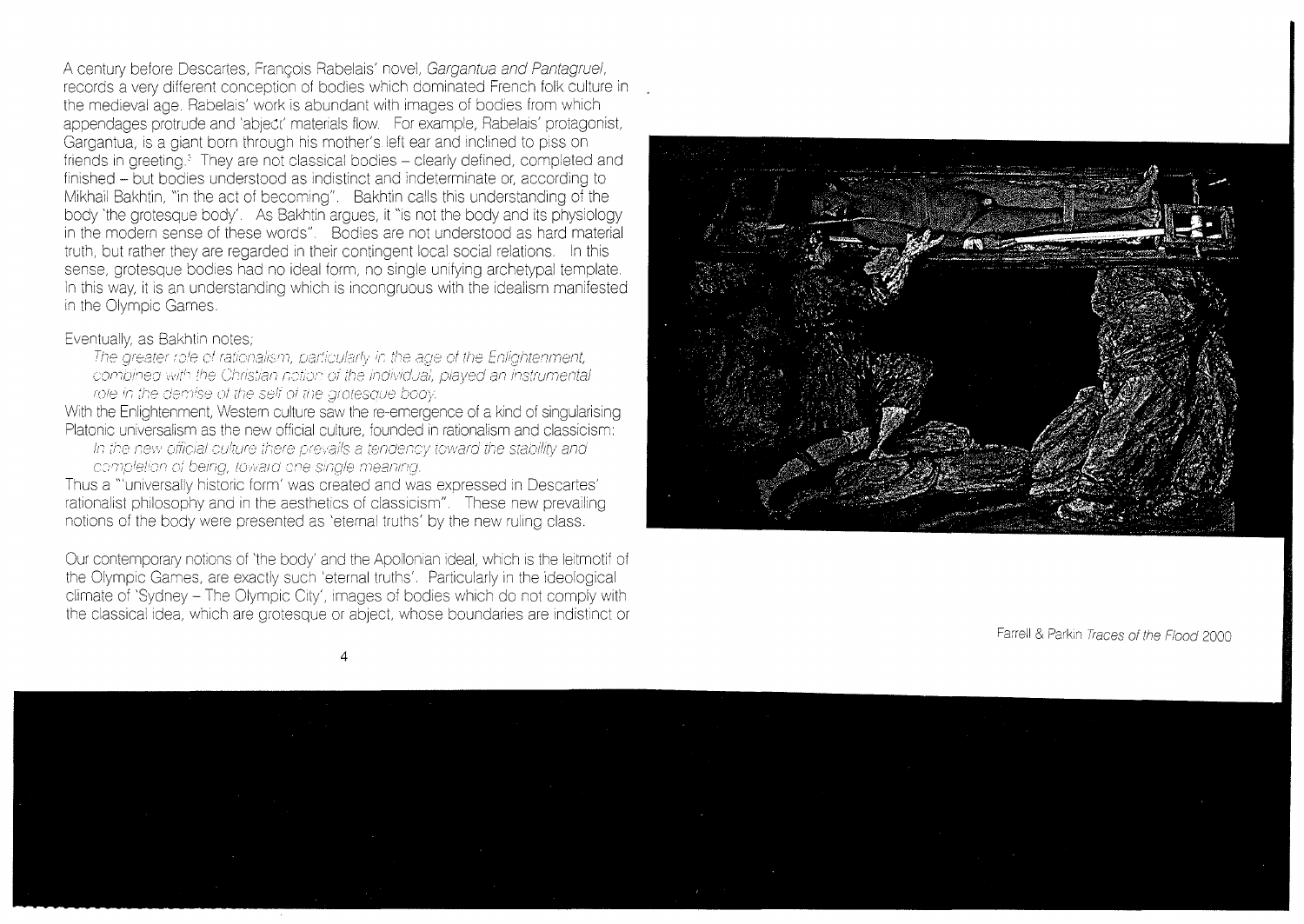

disintegrating, whose form is not figured in terms of its optimised capacity, seem all the more dissonant with this ideal. Take the figure in one of Bill Jacobson's images (p2). It coincidentally resembles an image of ian Thorpe used for the Herald's 'Good Weekend' cover earlier this year in which he is shown in his swimming gear, ready for action. Jacobson's image resonates with Thorpe's pose, but the body is faceless, dissolved and indistinct from its background. The body itself is a 'grey-area'. This image conceivably undermines the solidity of the athlete's body that it echoes.

Similarly, Sue Fox's images show the disintegration of bodies during a post-mortem examination and in a crematorium. The gaping incision down the length of the torso in one image, which reveals the fat, blood and bone, looks like meat in a butcher's shop. They give the body a bestial quality which further intensifies the grotesqueness of its image. These images record bodies in a state of un-becoming, in processes outside of the common experience of bodies for the vast majority of us. Jon Baturin's images are potentially as confronting. However, by juxtaposing images of movement with anatomical photographs his uses of bodies undergo a conceptual shift, from bodies (with a social dimension) to cadavers (as scientific models). These images betray the fragmentation of bodies that lies at the underside of the homogenising imperatives of the discipline of physiology.

Diana Thorneycroft images her body under restraint or attack. The raw materiality of the objects in her images force upon her own corporeality. As with Fox's images, she depicts bodies in crisis. However, while Fox registers the matenal entropy of bodies, in Thorneycroft's images the integrity of a living body is at stake. Thorneycroft's images also have a matenality which is grotesque, particularly with the addition of hoofs and tails. The grotesque materiality of Medieval culture is evoked more directly in the images by Rose Farrell and George Parkin, via aesthetic devices as well as the brutality depicted. Contemporary expectations of the space occupied by bodies are possibly unsettled by the awkwardness with which their bodies fit into rudimentary machines. Similarly, there is certainly a kind of Rabelaisian humour in Dieter Huber's perplexing orifice/appendage. His sharp medical journal-like images

Sue Fox untitled 1993/4